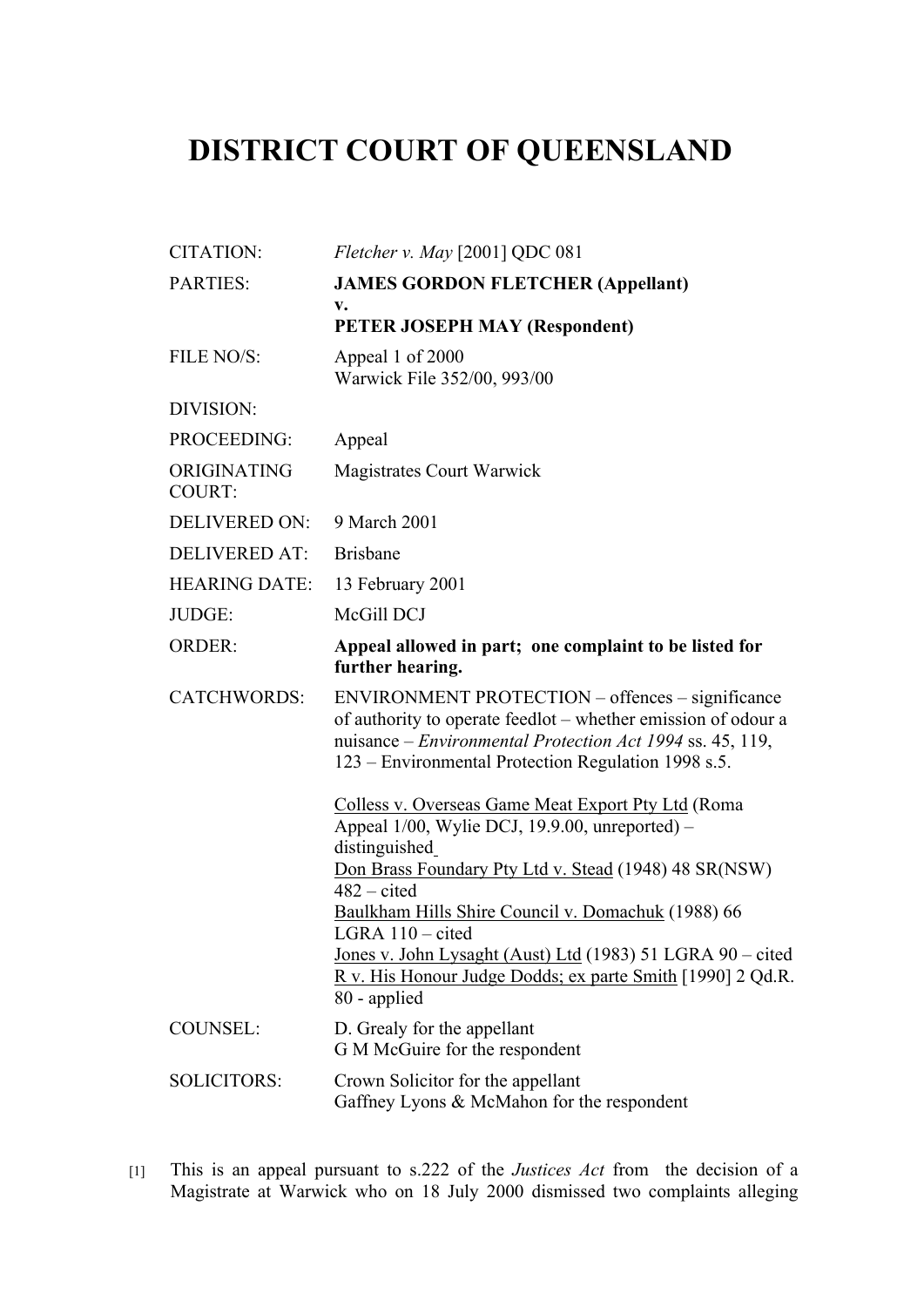offences under the *Environmental Protection Act 1994* ("the Act") and the *Environmental Protection Regulation 1998* ('the Regulation"). The complaints were dismissed without a full hearing, the Magistrate accepting submissions on behalf of the defendant in relation to preliminary points, that because of an environmental authority issued on 21 July 1999, both prosecutions had to fail.

## **First Complaint**

[2] The defendant was charged with an offence under s.5(1) of the Regulation, which prohibits carrying out a Level 2 environmentally relevant activity without a Level 2 approval, subject to exceptions not presently relevant. One of the Level 2 environmentally relevant activities as set out in Schedule 1 is:

> "Cattle feedlotting – feeding cattle prepared or manufactured stock feed at levels greater than necessary for survival in a confined area having a capacity of –

(a) 150 or less standard cattle units."

It was alleged that the defendant had between 14 and 16 December 1999 undertaken a "cattle feedlotting operation" on premises at Vanneck Street Yangan which were not approved under the Act for that activity. According to Schedule 4 a "Level 2 approval" means an approval under Chapter 3 Part 4 to carry out a Level 2 environmentally relevant activity. Part 4 of Chapter 3 includes s.45 which provides for an administering authority which has decided to grant an application for an environmental authority to "issue an appropriate environmental authority in the form approved by the Chief Executive." Exhibit 8 includes a form of environmental authority, which purports to be given in accordance with s.45(1) of the Act, and authorised the respondent to carry out cattle feedlotting. Presumably it is in the approved form.

- [3] The preliminary point which was argued before the Magistrate was that, assuming that the respondent was undertaking a cattle feedlotting operation at the relevant time, he had this environmental authority issued under s.45(1) and therefore the required level of approval in respect of that operation. The authority stated that it was issued "in respect of carrying out the environmentally relevant activity cattle feedlotting at the following place(s): L201 and 202/D342, Parish of Robinson, Shire of Warwick. Located at: Swanfels Road, Yangan Qld 4371." It was said to be issued subject to the conditions set out in the attached schedules A to G, and to take effect from 14 July 1999, 7 days prior to the date on which it was issued. I was told that the purported retrospective operation of the approval (which strikes me as inconsistent with s.45(3) of the Act) was because that was the day on which the property was inspected.
- [4] It was common ground before me, and I take it before the Magistrate, that whatever the respondent was doing was done at a site within Lot 201, which ran between Hawes Road and Swanfels Road near Yangan, and was close to four other parcels of land which fronted Vanneck Street which were also owned by the respondent.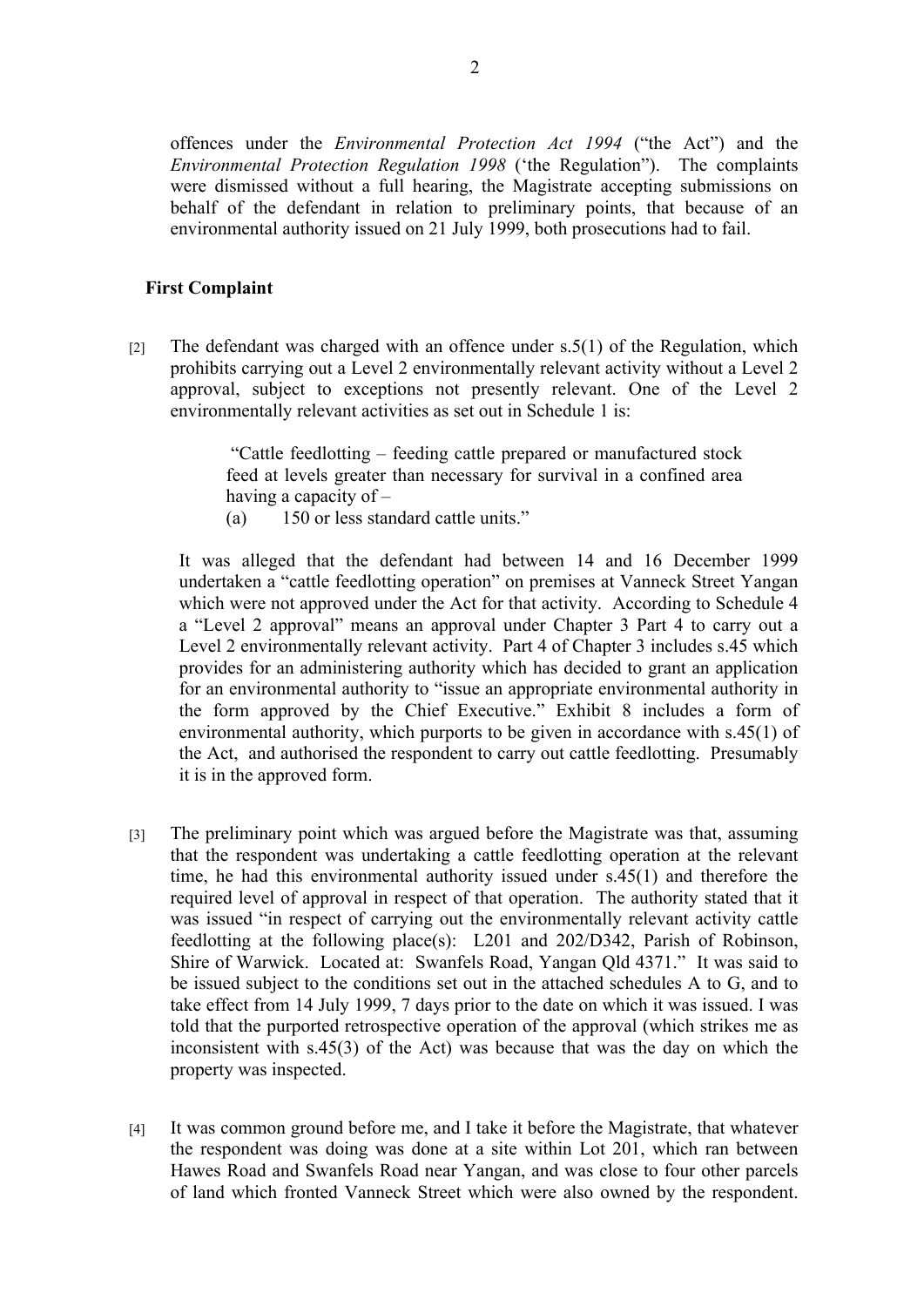The Magistrate's decision was that this authority permitted the respondent to carry out cattle feedlotting at Lots 201 and 202 located in Swanfels Road, and therefore a cattle feedlot operation carried out within Lot 201 was covered by the authority. On that basis the complaint was dismissed.

- [5] It was submitted on behalf of the appellant that on its true construction the authority only authorised a cattle feedlotting operation to be constructed on a different site located on Lot 202, and was closer to Swanfels Road and further from both Hawes Road and Vanneck Street. It did not authorise the existing operation on Lot 201.
- [6] The argument on behalf of the appellant was that under the scheme of the Act the contents of the approval were not conclusive as to what environmentally relevant activity might be carried on and where that might be done. The approval was approval of an application to carry on an activity, so that it was relevant to refer to the application to determine what activity was sought the application to be carried on. This is not an argument which, in my opinion, receives much support from the terms of the legislation. Section 41 provides the requirements for an application for an environmental authority, but all the statute provides is that the application must "be made to the administering authority in the approved form; and be supported by enough information to enable the authority to decide the application, including, for example, relevant information about the likely risks to the environment, details of wastes to be generated, and any waste minimisation strategy, and be accompanied by the appropriate application fee." That is a very general provision, and does not require anything very specific about matters such as precisely where within a parcel of land a particular activity is to be conducted.
- [7] In addition, it is an argument which suggests that the only course open to an environmental authority under s.44 would be to grant or refuse an application precisely as it was made. Yet it is clear that the authority has power to impose conditions, this being referred to both in s.44 and in s.46. Those conditions may include conditions requiring the approval holder to take stated measures to minimise the likelihood of environmental harm being caused: ss.(4). Furthermore, s.41 also applies to an application for a licence (which according to Schedule 1 is included in the expression "environmental authority") and by s.46(3) the conditions of a licence might include a requirement that the licensee install and operate stated plant or equipment in a stated way within a stated time, or prohibit the licensee from changing, replacing or operating any plant or equipment installed in the licensed place if the change, replacement or operation of the plant or equipment increases or is likely to increase substantially the risk of environmental harm. Such a specific provision suggests that in the absence of such a condition, the licensee would not be restricted in such matters, which strikes me as inconsistent with the notion that the approval (in this case in the form of a licence) is an approval only for an activity carried out precisely in accordance with the details provided in the application.
- [8] In my opinion, a preferable construction of the Act is that an environmental authority authorises a person to carry out environmentally relevant activity which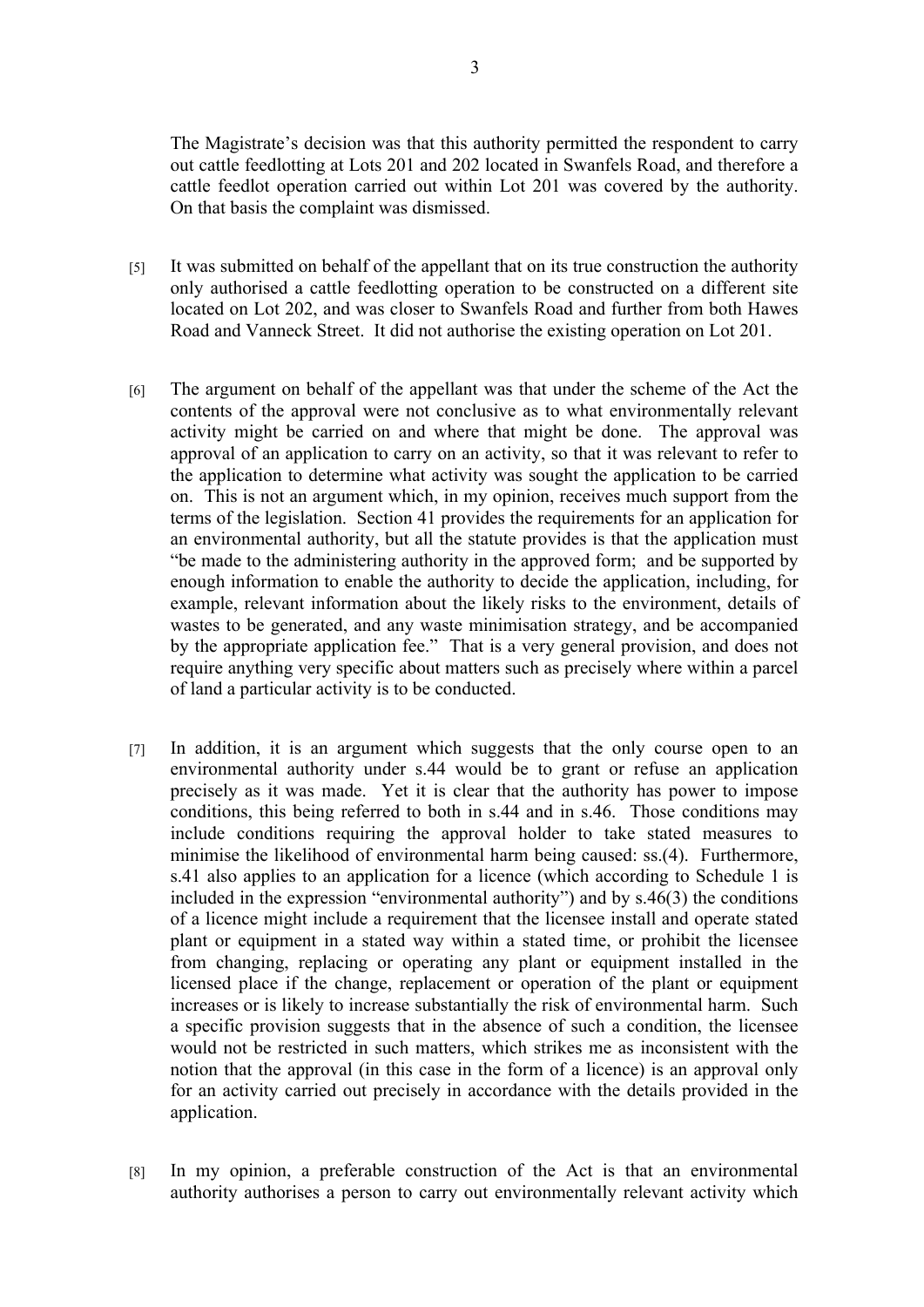would be prohibited but for that authority, and that what is relevant in determining the scope of the approval is the content of the approval. An approval may be subject to conditions, and therefore conditions which restrict the way in which the relevant activity may be carried out. The relevant activity is for present purposes cattle feedlotting, and if the intention is to require that the cattle feedlotting be carried on in a particular way, such as at a particular place, that in my opinion is a matter which can properly be made the subject of a condition under s.46.

- [9] There is nothing in the Act which requires that the approval be in respect of a particular place, although in my opinion the Act authorises the imposition of a condition that the activity be carried on only at a particular place. Given the nature of the activity of cattle feedlotting, it is one which ordinarily would be carried on only at a particular place, so it would be natural for this particular activity to be regulated in this way, but the legislation is not specific to cattle feedlotting; any activity may be prescribed by regulation as an environmentally relevant activity if the Governor-in-Council is satisfied that "a contaminant will or may be released into the environment when the activity is carried out; and the release of the contaminant will or may cause environmental harm: s.38(1)." It is not difficult to imagine examples of activities which would be capable of satisfying that test, but which would be by their very nature not undertaken at a specific place.
- [10] For example, the operation of a vehicle of a kind which was capable of releasing contaminants into the environment would appear to fall within it, particularly because the term "contaminant" is very widely defined, and is capable of including for example noise: s.11. Almost any form of vehicle, from a traction engine to a space shuttle, produces contaminants of some sort, and the operation of either a particular vehicle or particular category of vehicles, or (at least in theory) any sort of vehicle, could be prescribed as an environmentally relevant activity under s.38. If therefore regulations required that approval be obtained in order to operate say a traction engine, and a person applied for such approval and such approval was forthcoming, there is nothing in the legislation which would, as far as I can see, necessarily require that that approval be only in respect of operation of the engine at a particular place, although a condition of the approval could be imposed restricting the engine to operation within, or outside of, a specified area.
- [11] In those circumstances, in my opinion, what matters for the purposes of the operation for legislation are the terms of the approval, that is the authority. Is there an authority in force in respect of the relevant activity, and if so, what are its conditions? That, in my opinion, is found by looking at the terms of the authority which on its face permits the environmentally relevant activity cattle feedlotting at lots 201 and 202 at Swanfels Road Yangan. If there was some ambiguity about this document, it would be permissible to have regard to extrinsic matters such as the application, the history of the matter, and other surrounding circumstances in order to assist in its construction<sup>1</sup>. However, the approval is unambiguous and it is

<sup>1</sup> Codelfa Constructions Pty Ltd v. State Rail Authority of NSW (1982) 149 CLR 337 at 352, concerning the interpretation of a contract in writing.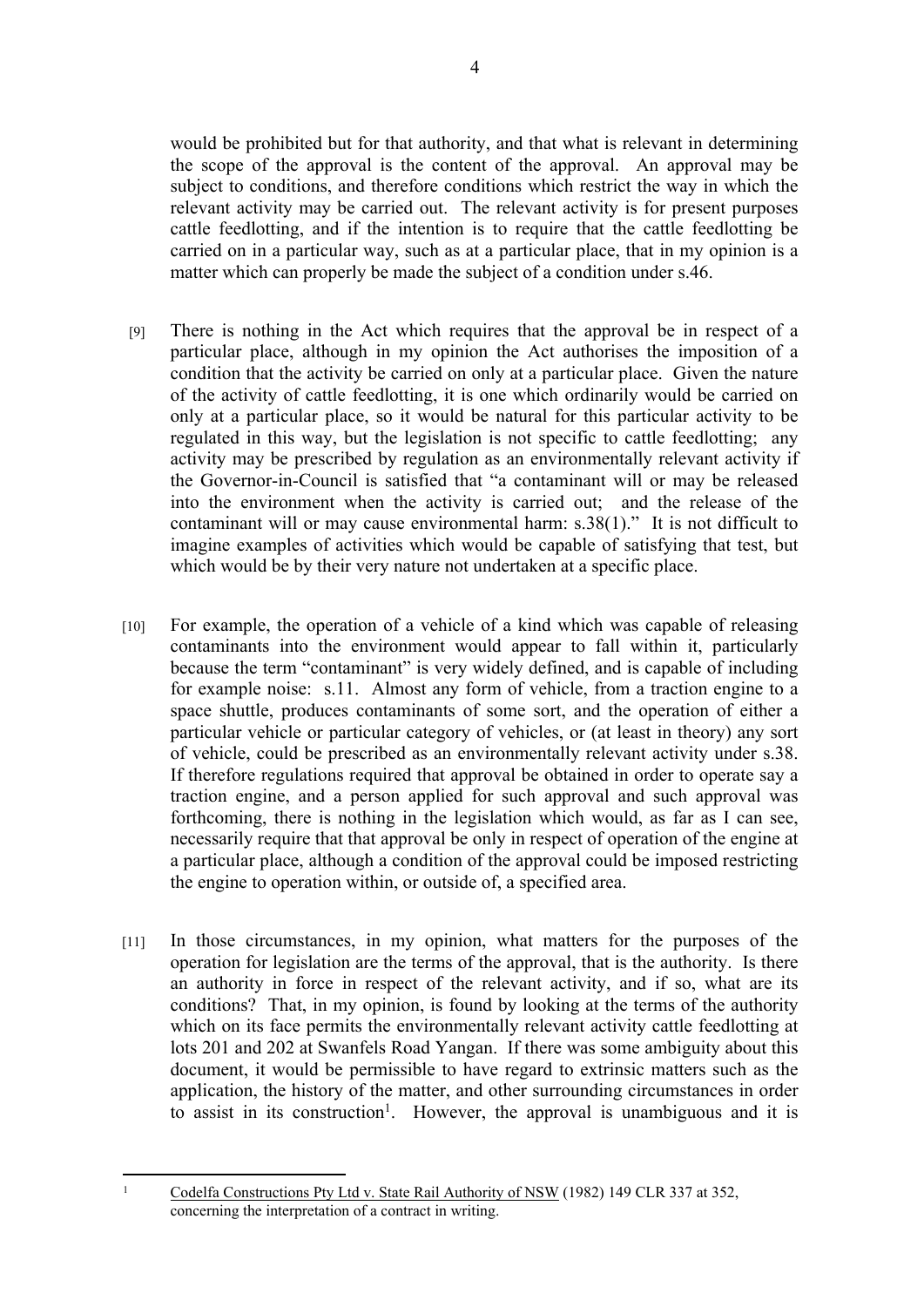therefore unnecessary and impermissible to go beyond its face, and the Magistrate's approach to that matter was correct.

- [12] In any case, if one did go beyond the face of the approval and looked at the terms of the application, Exhibit 4, it is not unambiguous. Under the heading "Activity Information" the scheduled activity is identified as "cattle feedlotting", the street address of "premises/place of activity" is given as Swanfels Road, Yangan (lot 202), but the real property description is given as "L201/D342, L202/D342." The form requires a copy of the current certificate of title to be attached to the application, and what was provided was a "current title search" in respect of Lot 202 only. This stated that a certificate of title had issued, but certificates of title do not necessarily exist for land under the *Land Title Act* anymore, and I do not think that the inclusion of a title search only for lot 202 is conclusive. The position is that one part of the form makes reference only to Lot 202 but the other part makes reference to both Lot 201 and Lot 202.
- [13] There was information provided with the application, although on a separate document. This was in accordance with the terms of the approved form, and is consistent with the requirement of  $s.41(1)(b)$  that the application be "supported by" information rather than include that information. In the circumstances I will pass over the question of whether it is permissible to look at the information to construe the approval as well as the terms of the application itself. The information contains a plan but not one which I can relate to the Land Title plan Exhibit 9, and principally seems to be concerned with the size and shape of the proposed feedlot, the presence of feed and water and concrete pads within it, and its relationship to a nearby corn shed and dam. It gives a distance from what is described as "town boundary (Yangan)". I have no idea where that boundary would be.
- [14] There is also information provided on p. 2 in relation to separation distances, which identifies three "receptors", Yangan township, McConville and Garety. This on its face is meaningless to me, although counsel for the appellant submitted that it would be possible, no doubt with the assistance of additional evidence, by some process of triangulation on the basis of the information listed in this table to identify a particular site within the land owned by the respondent in respect of which the application was made. I think it is sufficient to say that the terms of the approval would need to be extraordinarily vague before they would be likely to be clarified by anything as ambiguous and unhelpful as that. For example, I find it very difficult to understand precisely how one can identify a point which is 283 metres away from "Yangan township"; I am not familiar with Yangan but it would have to be a very small place for a distance as precise as 283 metres from it to be meaningful. In my opinion, the application and the information contained with it, rather than being less ambiguous than the approval, is actually more ambiguous than the approval.
- [15] It was also submitted that the history of the matter was relevant, in that there had been an earlier application, Exhibit 2, for approval of the particular feedlot which was then in existence (and for the purpose of deciding the preliminary point, was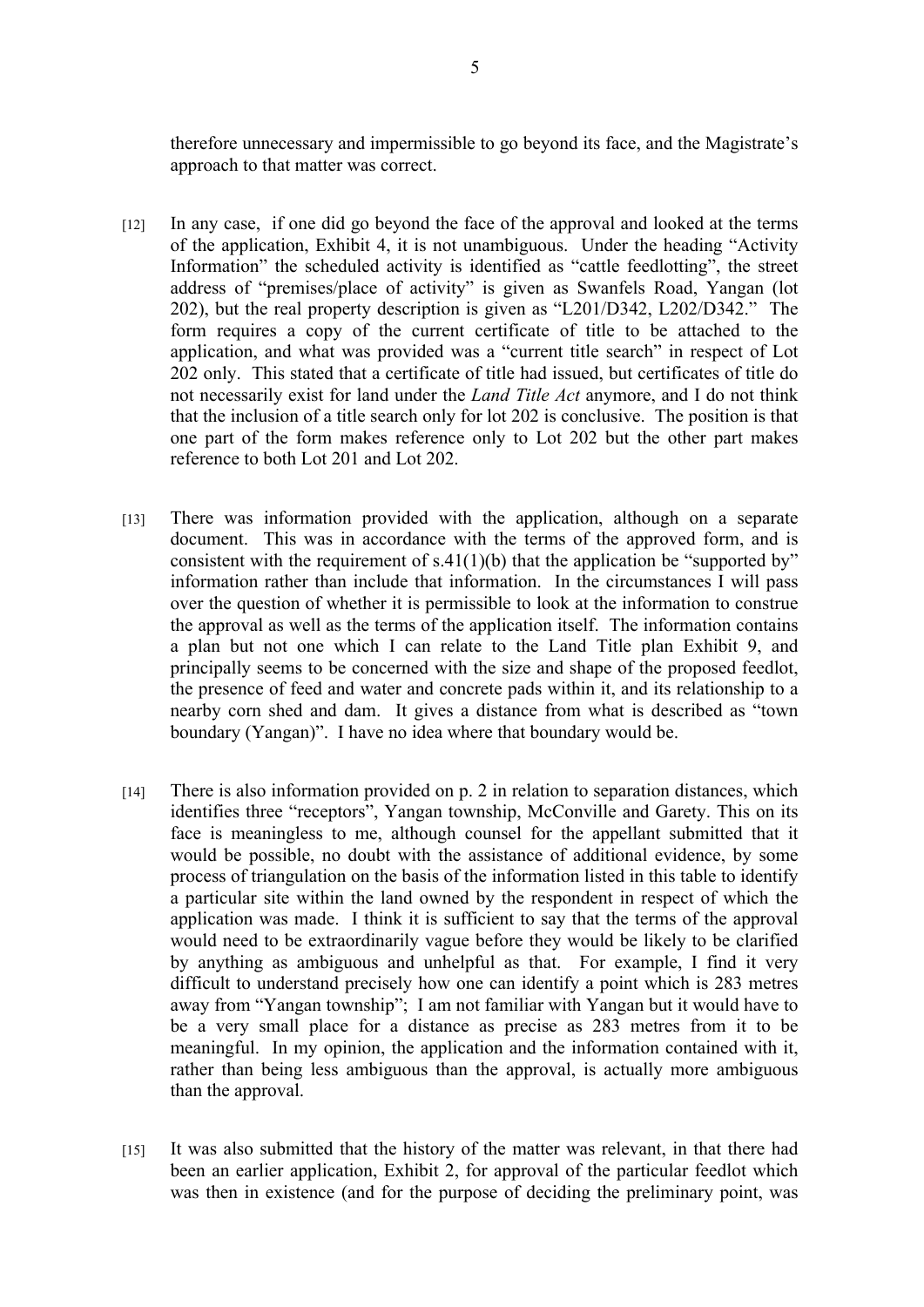assumed to be still in existence), which was rejected. I was told that what subsequently happened is that the application, Exhibit 4, was made, and that on 14 July 1999 someone inspected a site for a new feedlot (on Lot 202) which was intended to be constructed and on that basis the approval was issued. It was submitted on behalf of the appellant that this indicated that the approval was in respect only of cattle feedlotting in the new facility to be constructed in accordance with the information contained in the application, Exhibit 4, on the site inspected on that day.

- [16] I can see the point of this argument and acknowledge that it has some force, although if the intention had been that the activity of cattle feedlotting was to be permitted under the authority only in a new feedlot which at that stage was yet to be constructed, the approval could have said so. It would have been easy enough to make it a condition of the approval that the cattle feedlotting was to take place only in the new facility to be constructed, but that was not done. On the face of it, the inspector has seen the existing facility and a site where a new facility was to be constructed, something that was obviously going to take some time to build, although there is nothing that I have seen to indicate how long that would take, and has issued an approval to take effect immediately. That seems to me to be consistent with the idea that cattle feedlotting on the site was approved in the expectation that in the near future the new facility would be constructed and the operation would then be transferred from the old facility to the new facility, but covering the old facility until that occurred. Counsel for the appellant was unable to point to anything objective which was inconsistent with that interpretation of the events. In my opinion therefore, the history, if that could properly be looked at in order to resolve any ambiguity, would not itself clearly indicate that the approval was to be confined to a new feedlot to be constructed on a different site.
- [17] In my opinion therefore, if the various matters referred to by the appellant were taken into account, the result would not be sufficient to make it clear that the approval did not apply to the conduct of a cattle feedlot on Lot 201. The Magistrate was quite entitled to take the view that the approval applied to Lots 201 and 202, and that therefore no offence was committed under the Regulation by conducting a feedlot operation on Lot 201.
- [18] Some reference was also made to Condition A1 in Schedule A of the Conditions, that:

"The cattle feedlot development shall be established and managed in accordance with the documentation, plans, specifications and drawings supplied by the applicants …"

For reasons that I have already given, in my opinion the plans supplied with the application as part of Exhibit 4 did not assist in demonstrating that the feedlot was to be constructed only in a particular place, and this condition did not, in my opinion, have the effect of confining the operation of the approval to a particular place within the whole area of land. As I have indicated already, a condition could have been imposed which had that effect, but in my opinion that has not been done by this condition. In any case, it was conceded on behalf of the appellant that the respondent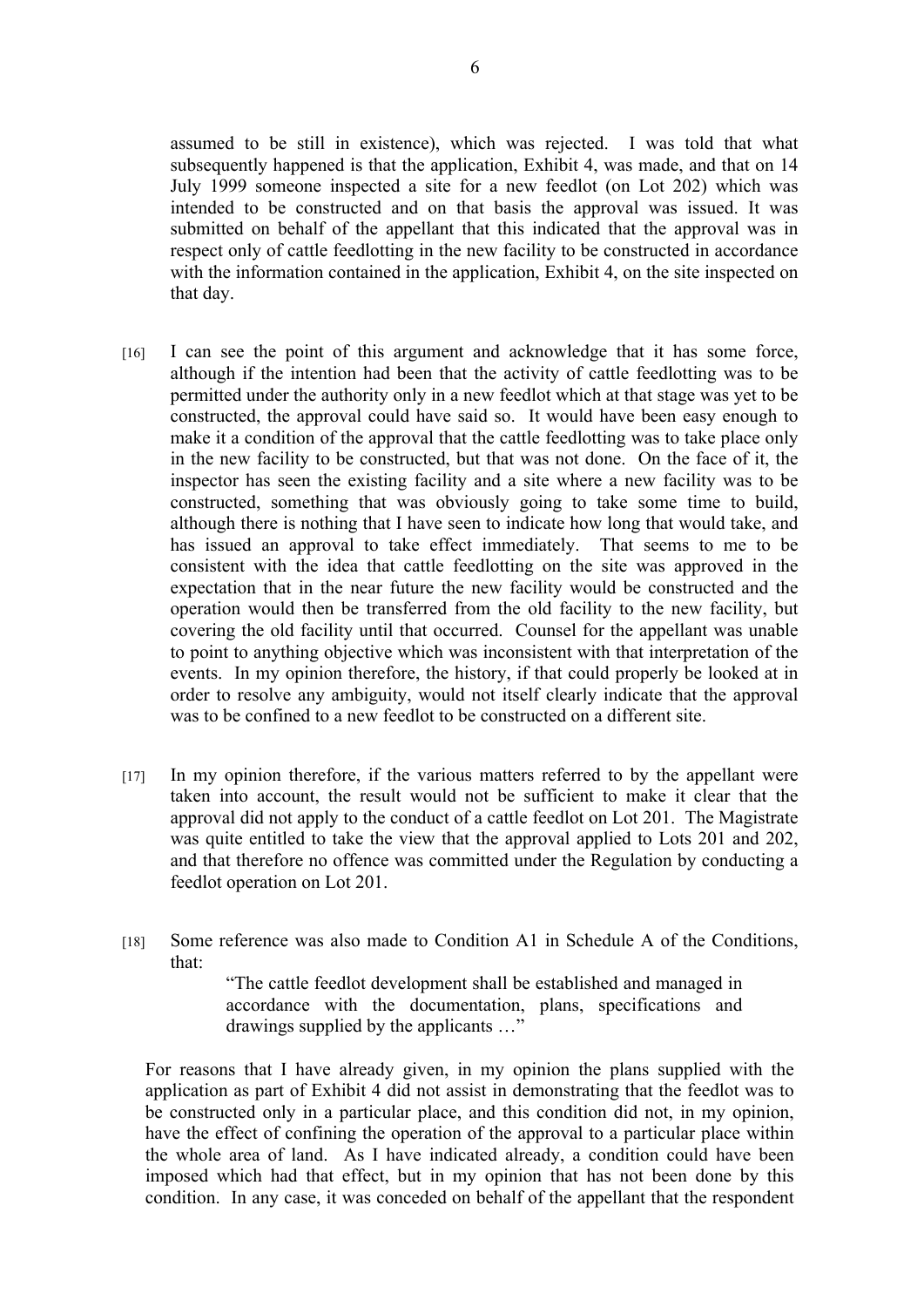had not been charged with breaching a condition of the approval, which is a different offence. The only significance of something in the condition therefore would be if it affected the proper construction of the approval, and in my opinion that condition does not.

- [19] The appellant referred to the decision in Colliss v. Overseas Game Meat Export Pty Ltd (Roma appeal 1/2000, Wylie
- [20] DCJ, 19.9.2000). In that case the question was whether an accreditation under the *Meat Industry Act 1993* was subject to conditions in circumstances where the relevant authority had sent the respondent a "certificate of accreditation" which contained no conditions or reference to conditions, and a handbook entitled "Conditions for Accreditation for Meat Processing", under cover of a letter which said that it enclosed the certificate, advised conditions attaching to the accreditation, and advised of the right to appeal against the conditions. His Honour noted that the accreditation was not required to be in any particular form, and said that it could be any writing containing an expression of the grant of authority and a statement of the conditions to which the grant was subject. On this basis the letter satisfied the requirements of the accreditation, and it was expressed to be subject to the conditions set out in the booklet, which were incorporated by reference. His Honour therefore concluded that the conditions in the booklet were conditions "stated in the accreditation" for the purpose of  $s.60(2)$  of the Act.
- [21] In my opinion, this decision does not assist the appellant, because in that case there was an express incorporation by reference, whereas there is no incorporation by reference in the authority which is part of Exhibit 8, and even if condition A1 involves an incorporation by reference of the various documentation, plans, specifications and drawings supplied by the applicant, that material, as I have already indicated is itself ambiguous or unhelpful, and in any case the respondent is not charged with a breach of the condition of the authority. Further, the decision is distinguishable because in the present case the environmental authority, unlike the accreditation in Colliss, is required by s.45(1)(a) of the Act to be in the approved form.
- [22] It follows that the appeal in relation to the first complaint should be dismissed.

## **Second Complaint**

[23] By the second complaint the respondent was charged that between 13 and 17 December 1999, he did wilfully and unlawfully cause an environmental nuisance, contrary to s.123 of the Act. The complainant was asked to particularise that charge and did so during the hearing at p.6, line 48:

> "The defendant did cause an environmental nuisance by causing an odour to be emitted from the cattle feedlot operation at his Vanneck Street Yangan premises."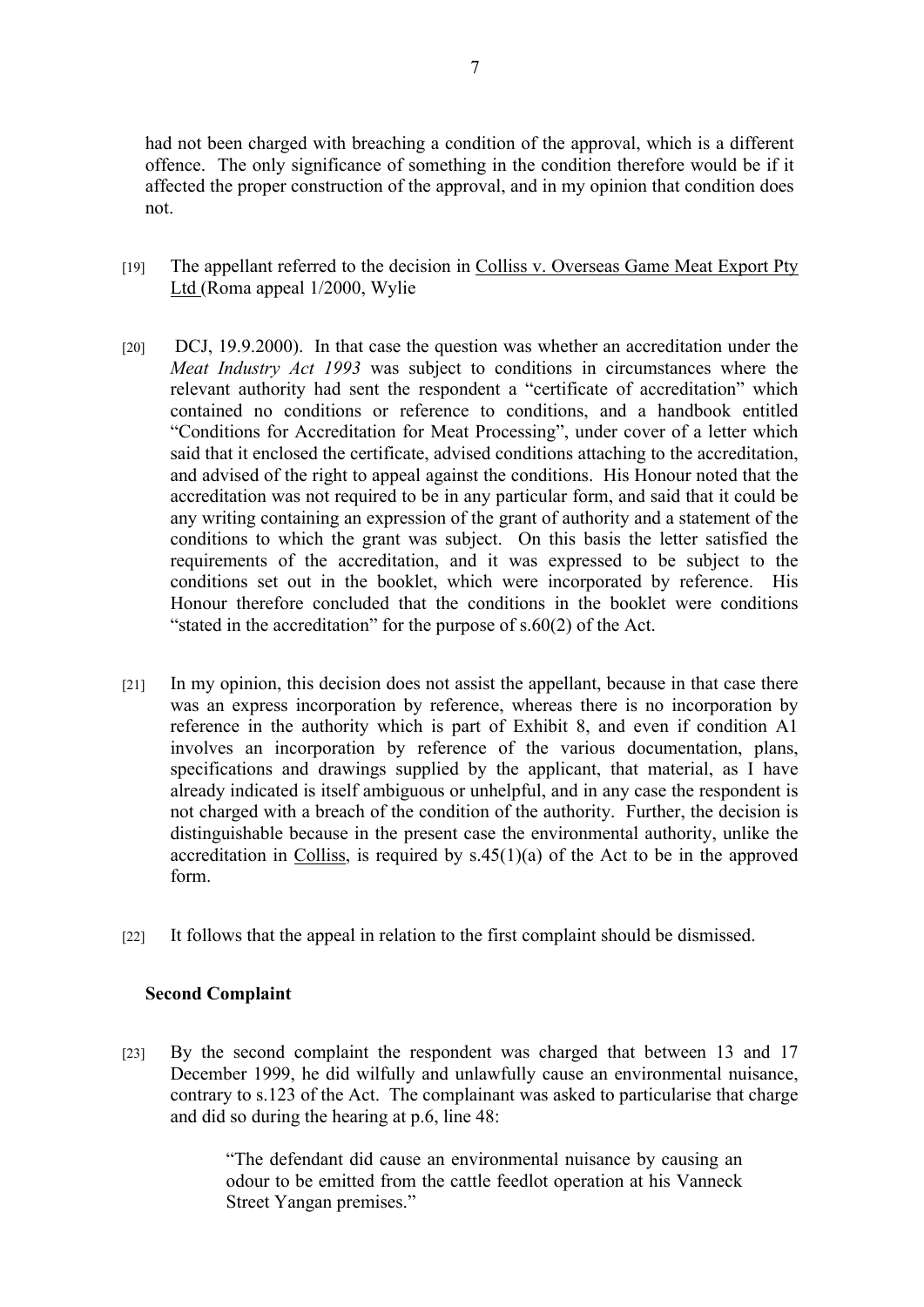By s.123:

"A person must not wilfully and unlawfully cause an environmental nuisance."

By subsection (2) it is also an offence unlawfully to cause an environmental nuisance, and subsection (3) permits a person to be convicted of that offence on the prosecution for wilfully and unlawfully causing the nuisance, if the court is satisfied that that offence was committed but was not satisfied it was done wilfully.

[24] This section needs to be read with s.119(1) which provides:

"An act or omission that causes serious or material environmental harm or an environmental nuisance is unlawful ("unlawful environmental harm") unless it is authorised to be done or omitted to be done under –

- (a) An environmental protection policy; or
- (b) An environmental management program; or
- (c) An environmental protection order; or
- (d) An environmental authority; or
- (e) A development condition of a development approval; or
- (f) An emergency direction."

Causing serious or material environmental harm is also made an offence by s.120 and s.121 respectively. Environmental harm is defined in s.14 and environmental nuisance in s.15; interestingly, environmental harm is defined as including "environmental nuisance": s.14(1). However, environmental nuisance is excluded from the definitions of "serious environmental harm" in s.17, and "material environmental harm" in s.16. I am not sufficiently familiar with the Act to determine whether this proliferation of defined terms has any effect other than to uphold the modern Queensland practice of legislative complexity.

- [25] It follows from s.119(1) that an act or omission that is authorised to be done or omitted to be done under an environmental authority, which includes, as I have already indicated, an authority under s.45(1) of the Act, is not unlawful even though it causes an environmental nuisance. Therefore if a person is alleged to have caused unlawfully an environmental nuisance, it is a defence to show that the act that caused the environmental nuisance was authorised to be done or omitted under the authority. In the present case the Magistrate concluded that the act which caused the environmental nuisance was operating the feedlot, and this act was done under the environmental authority, so it was not unlawful.
- [26] The argument on behalf of the appellant focused on the question of what it was that was authorised to be done or omitted under, relevantly, an environmental authority. It was submitted that, relevantly, the environmental nuisance was causing the emission of the odour, and that therefore s.119 would not apply unless the emission of the odour was something authorised to be done under an environmental authority. Because the authority, Exhibit 8, did not in terms authorise the emission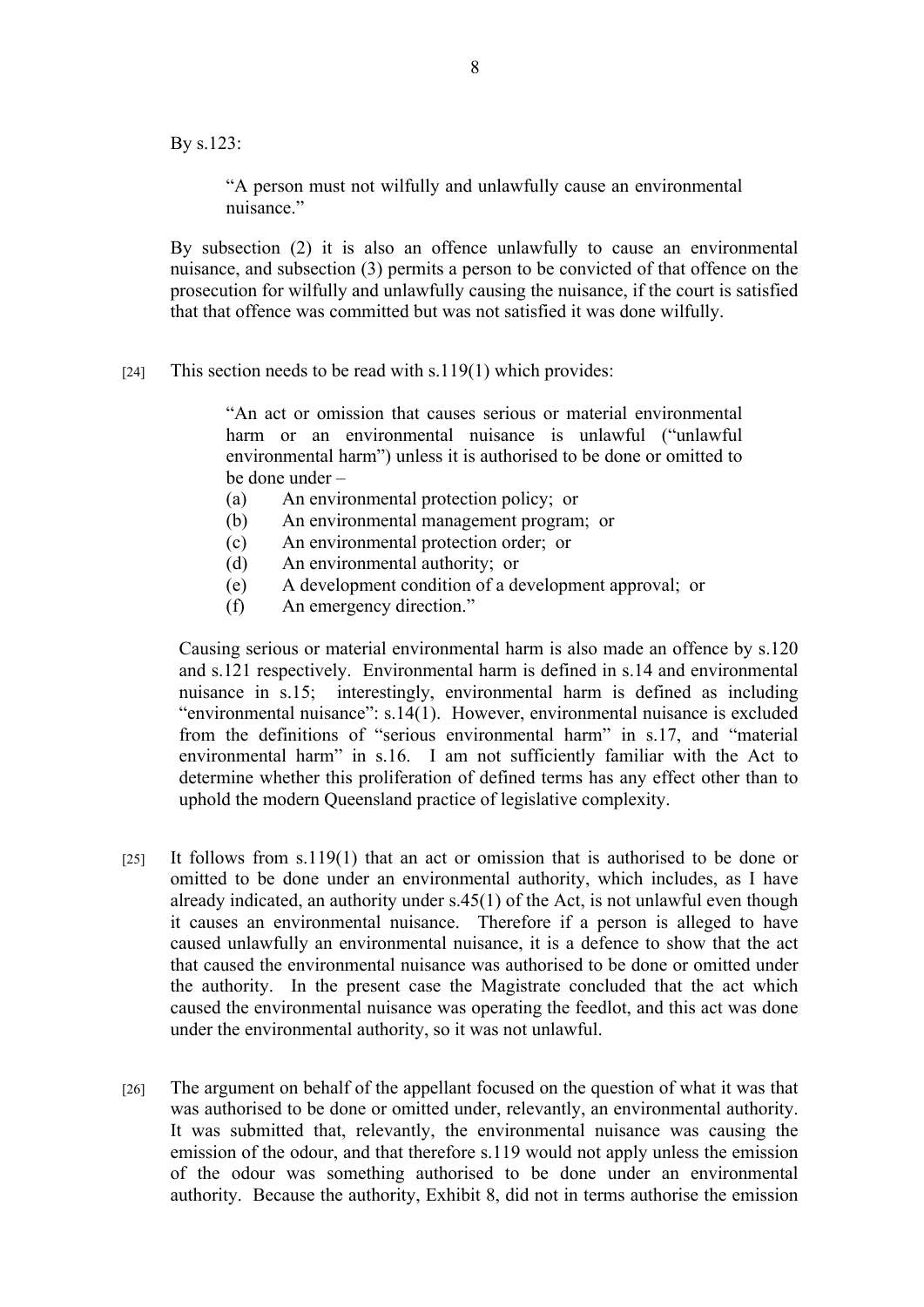of odour, s.119 did not provide a defence to this complaint. It was submitted on behalf of the respondent that the case as particularised was that the relevant act or omission was operating a feedlot, and reliance was placed on the particulars referred to earlier. It was inherent in the operation of a feedlot that odour would be emitted, so that the approval was pointless unless it permitted the emission of an odour.

[27] I do not accept the respondent's submission for two reasons. First I would interpret the particulars given as indicating that the relevant act or omission was causing the odour to be emitted, rather than operating the cattle feedlot. Second, although the emission of an odour may be inherent in the operation of a feedlot, it is by no means automatic that the emission of an odour results in an environmental nuisance. That term is defined in s.15 as follows:

> "Environmental nuisance is unreasonable interference or likely interference with an environmental value caused by –

- (a) noise, dust, odour, light; or
- (b) an unhealthy, offensive or unsightly condition because of contamination; or
- (c) another way prescribed by regulation."

An environmental value is in turned defined in  $s \theta$  as:

- "(a) a quality or physical characteristic of the environment that is conducive to ecological health or public amenity or safety; or
- (b) another quality of the environment identified and declared to be of environmental value under an environmental protection policy or regulation."

No reliance was placed on para. (b) of s.9 for the purposes of this prosecution.

[28] The term "environment" is defined in fairly broad terms, in s.8. An absence of unpleasant odour could be described as a quality of a place, and hence the environment, that is conducive to public amenity, and therefore an environmental value for the purposes of s.9, so that unreasonable interference or likely interference with that quality caused by odour is an environmental nuisance. But the key consideration here is the word "unreasonable"; as with public nuisance at common law, it is not any interference with the environment which is an environmental nuisance, it needs to be unreasonable. What is unreasonable is obviously a matter which can only be decided by reference to a particular case, involving all of the factors relevant in the circumstances, but factors such as the nature and intensity of the odour, the regularity with which it is emitted, and the number of people affected, as well as the character of the neighbourhood would all be factors which I would expect, by analogy from the position in relation to common law public nuisance, would be relevant: Don Brass Foundary Pty Ltd v. Stead (1948) 48 SR(NSW) 482 at 486-7; Baulkham Hills Shire Council v. Domachuk (1988) 66 LGRA 110. A feedlot located in a rural area where there were few people living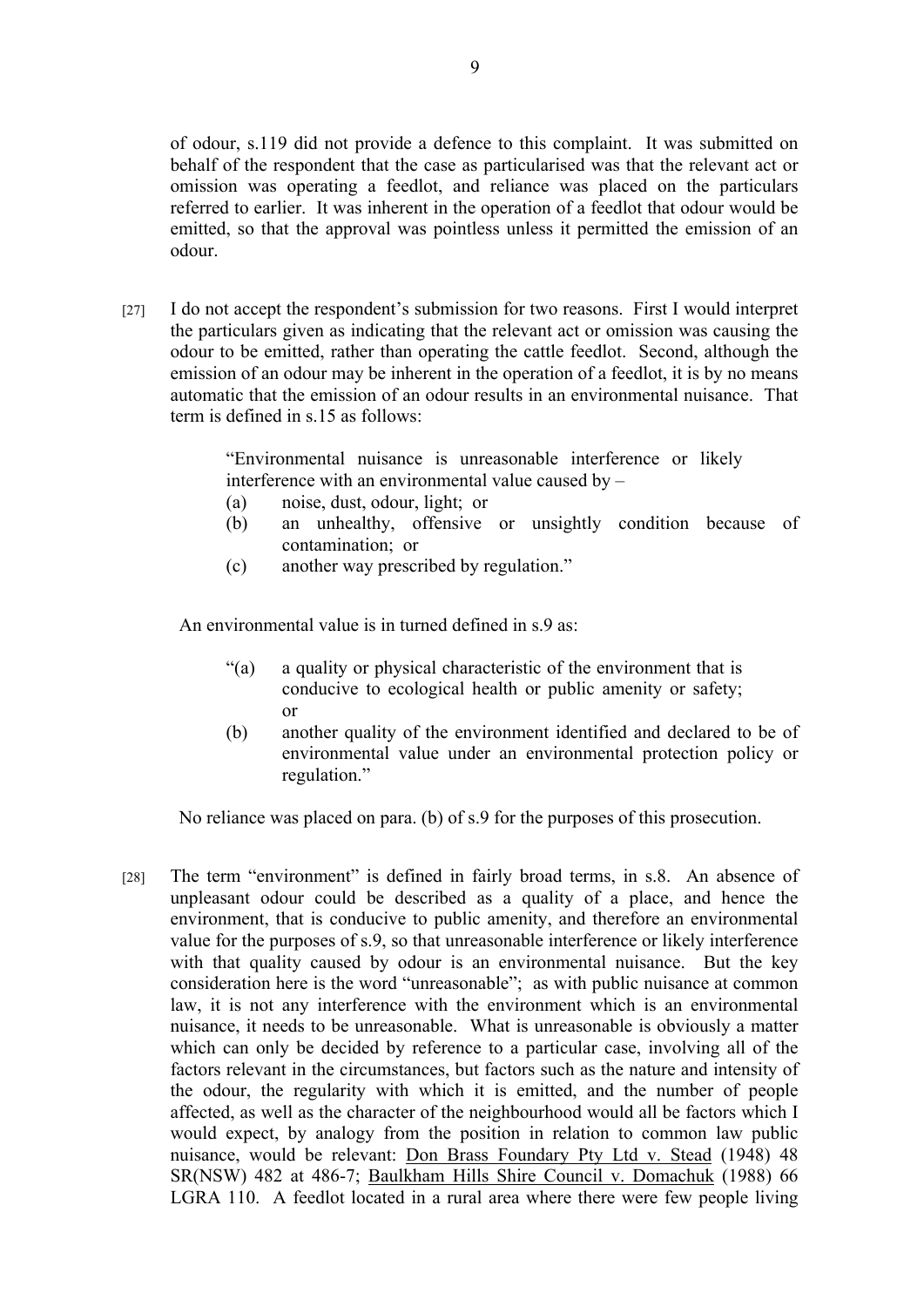close enough ever to notice the odour, and where the odour would be no more than an occasional inconvenience, could probably produce large quantities of odour without constituting an environmental nuisance. Whether or not a tree falling in a forest creates a sound if there is no one there to hear it, a feedlot operating in the bush does not create an environmental nuisance if there is no one there to smell it.

- [29] Accordingly, it is not necessarily inherent in the approval of a feedlot operation that the emission of odour in circumstances constituting an environmental nuisance is also approved. But it does not necessarily follow that the act on its true constructions produces the result that the approval is irrelevant to the question. What matters is the true construction of s.119(1). In relation to the appellant's argument, if the relevant act is the emission of an odour rather than carrying on an activity which generates an odour, I would expect to see some provision in the Act for the emission of an odour to be authorised under the various things listed in subsection (1). I will have to consider them separately.
- [30] An environmental protection policy is referred to in s.24; it may be made about the environment or anything that effects or may effect the environment and therefore may be made about either the emission of odours or the carrying on of activities which would result in the emission of odours. However, it does not look like the sort of thing that would be brought into existence just to authorise the emission of an odour from a feedlot. An environmental management programme is explained in s.80 as a specific program for matters dealt with by the programme which reduces environmental harm or details the transition to an environmental standard. However, by s.81, an environmental management programme must:
	- "(a) State the objectives to be achieved and maintained under the program for an activity; and
	- (b) State how the objectives are to be achieved, and a timetable to achieve the objectives, taking into account –
		- (i) the best practice in environmental management for the activity; and
		- (ii) the risks of environmental harm being caused by the activity …"

An environmental management programme is therefore something which is put into effect for an activity, which seems to me to be, relevantly, the activity which results in the emission of an odour rather than the emission of odours as such. It is apparent from both  $s.14(2)$  and  $s.18(1)$  that an activity is something which may cause environmental harm. The term "activity" is not defined in the Act, and the term "environmentally relevant activity" is not defined in a helpful way.

[31] An environmental protection order is mentioned in Schedule 4 with a reference to s.156, which deals with emergency powers. Authorised persons who are satisfied on reasonable grounds of certain matters, and that urgent action is necessary for particular purposes, may "direct any person to take specified reasonable action within a specified reasonable time, or take the action, or authorise another person to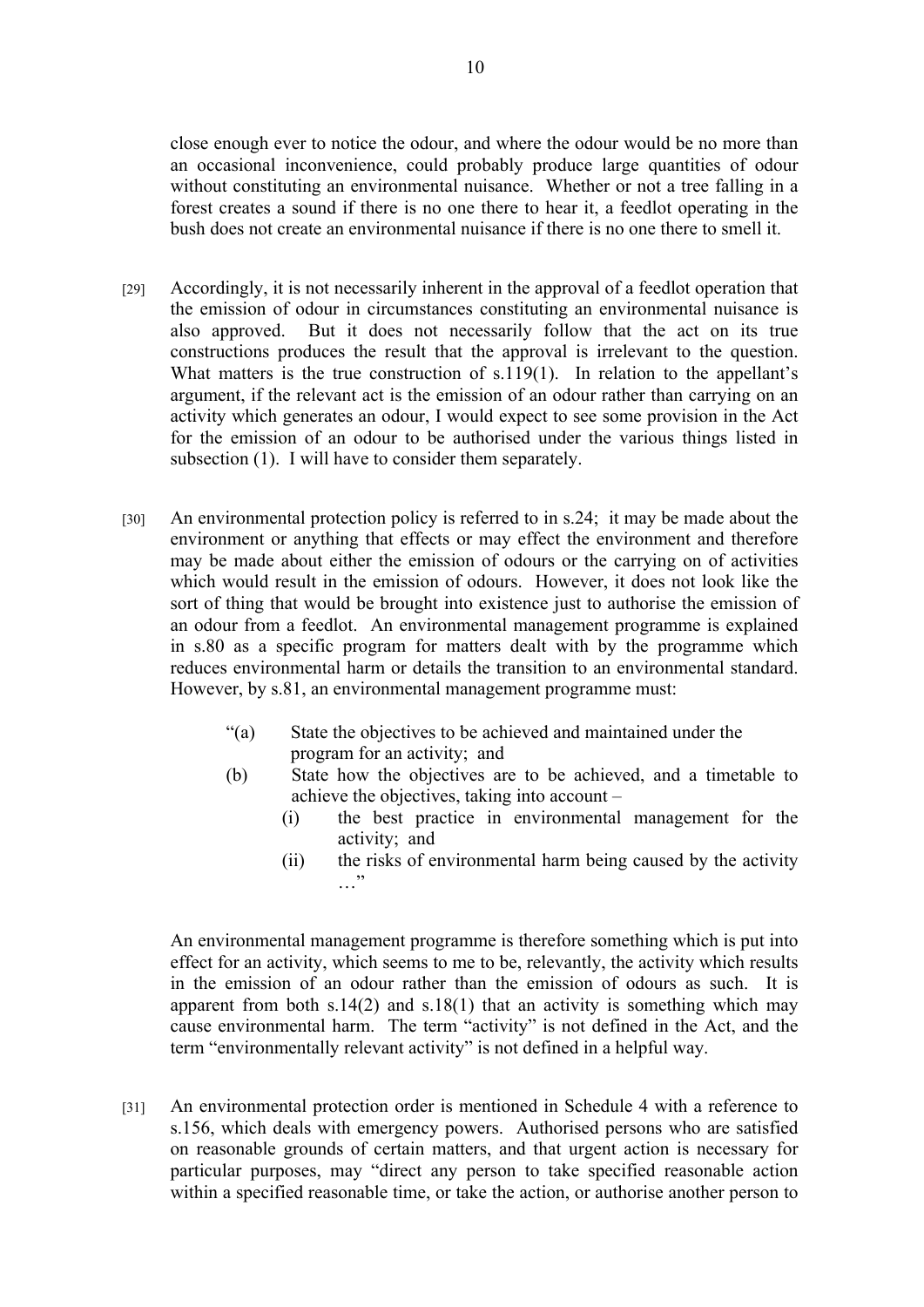take the action". Without wishing to suggest that the interpretation of this section is in any particular way confined, it is a provision which it seems to me more readily applies to the carrying out of some sort of activity rather than to something like the emission of an odour.

- [32] An "environmental authority" means a licence or approval (Schedule 4) both of which are issued under Chapter 3 Part 4 or 4A. Part 4 is concerned with authorities for carrying out an environmentally relevant activity (s.40A), as is Part 4A: s.60F. It seems to me that the terms used in those Parts are consistent with the regulation of activities which may produce adverse effects to the environment, rather than regulating the actual process of adversely affecting the environment, for example, by the emission of an odour.
- [33] A development condition of a development approval is a condition of the approval imposed by, or imposed because of a requirement of, the administering authority as assessment manager or concurrent agency for the application for the approval: Schedule 4. A development approval means development approval under the *Integrated Planning Act 1997*. Under that Act by s.3.1.4 and s.3.1.5, a development approval is required for certain examples of "development" which means carrying out building work, carrying out plumbing or drainage work, carrying out operational work, reconfiguring a lot, or making a material change of use of premises: s.1.3.2. These terms are all defined in that Act. I suppose something like the emission of an odour could be something authorised by a development condition of a development approval, but it seems to me that a development approval, and hence a development condition, is much more likely to be concerned with the regulation of an activity which may cause an odour to be emitted, rather than the emission of an odour itself.
- [34] Finally, an emergency direction may be given under s.157 by an authorised person for the release of a contaminant into the environment if the authorised person is satisfied it is necessary and reasonable to release the contaminant because of an emergency, and there is no other practical alternative to the release: s.157(1). That could authorise the emission of an odour, since an odour is a type of contaminant (s.11), but only in an emergency. It is the sort of thing I would expect to see mentioned in a provision like s.119(1), but it does not suggest that it is part of the ordinary process of the administration of the legislature for approval of the emission of odours to be granted or withheld.
- [35] Overall it seems to me that the various forms of authorisation nominated in s.119(1) are generally concerned with authorising activities the carrying out of which may result in the creation of one of the matters listed in paras. (a), (b) or (c) of s.15. More importantly, it does not seem that any of these provisions would permit an authority simply to authorise the emission of an odour from a feedlot. If the construction contended for by the appellant were correct, one could expect to find some mechanism in the legislation by which a person could apply for an authorisation, relevantly, to emit an order, and there does not seem to me to be any mechanism in the Act for it. Nor was counsel for the appellant able to point to any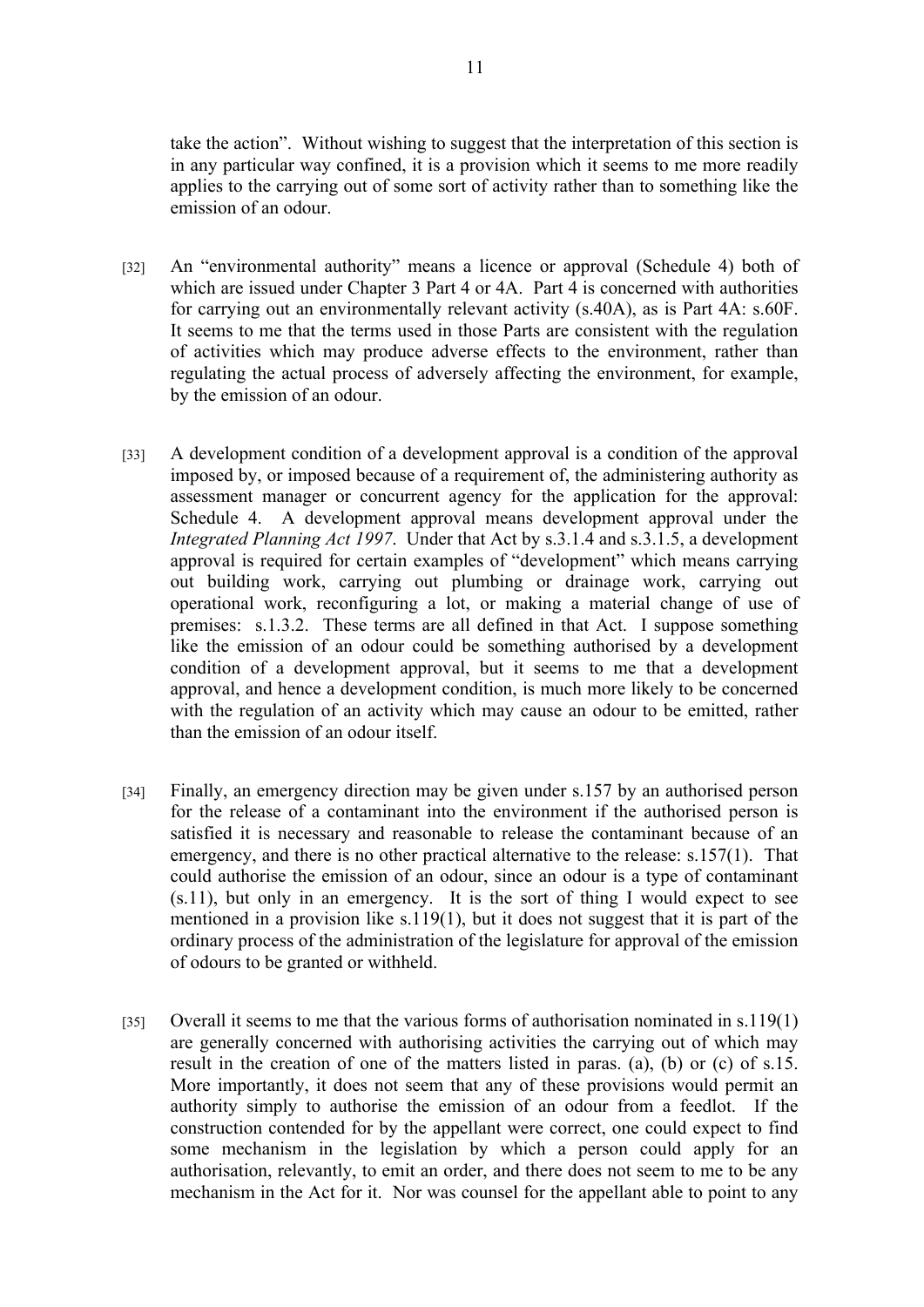mechanism which would enable a person to apply for such an authorisation, or would enable a relevant authority to grant such an authorisation, although he did submit that it was inherent in the nature and purpose of the Act that this sort of thing would be controlled.

[36] The object of the Act is set out in s.3:

"To protect Queensland's environment while allowing for development that improves the total quality of life, both now and in the future, in a way that maintains the ecological processes on which life depends (ecologically sustainable development)"

The way in which this is to be achieved is set out in some detail in s.4, which is too long to quote, and is in any case far too general to throw any light on the question of whether the object of the Act is to be achieved relevantly by prohibiting acts or omissions done in the course of carrying out activities or by prohibiting acts or omissions by which environmental values are affected. Reference to the object of the Act therefore is not of assistance in interpreting s.119, but in the light of my analysis of the nature and operation of the various forms of authorisation listed in s.119, in my opinion that section does not contemplate an authorisation of the process of damaging an environmental value, as distinct from the carrying on of activity which may cause something to happen by which an environmental value is impaired.

- [37] Applying that to the present case, in my opinion the relevant "act or omission" in s.119 would not be the emission of an odour, but either the carrying on of a feedlot at all (if that was what is alleged to have caused the environmental nuisance) or some act or omission in the course of carrying on the feedlot. If it is simply the ordinary operation of the feedlot that is alleged to produce the nuisance, then what matters for the purpose of s.119 is whether the operation of the feedlot was authorised under one of the forms of authorisation listed, such as an environmental authority. But odour amounting to an environmental nuisance could be generated by the way in which the feedlot was operated, so that the relevant act or omission might be not the operation of the feedlot, but the operation of the feedlot in a particular way. Compare Jones v. John Lysaght (Aust) Ltd (1983) 51 LGRA 90, where the defendant had a licence to store oil but was charged in relation to the manner of the storage.
- [38] This emphasises the importance of the charge being properly particularised, that is by the prosecutor properly identifying the act or omission relied on as being unlawful because it has caused an environmental nuisance. If what was relied on was simply cattle feedlotting, then that should have been the act particularised. If what was relied on was some inappropriate feature of the way in which the cattle feedlotting was being conducted, that ought to have been particularised. If the act or omission alleged to have been rendered illegal by s.119 had been properly particularised by the prosecutor at the hearing, in my opinion the difficulty would have been overcome. As it stood, what was particularised was the emission of an odour; the prosecutor did not identify what it was alleged that the defendant had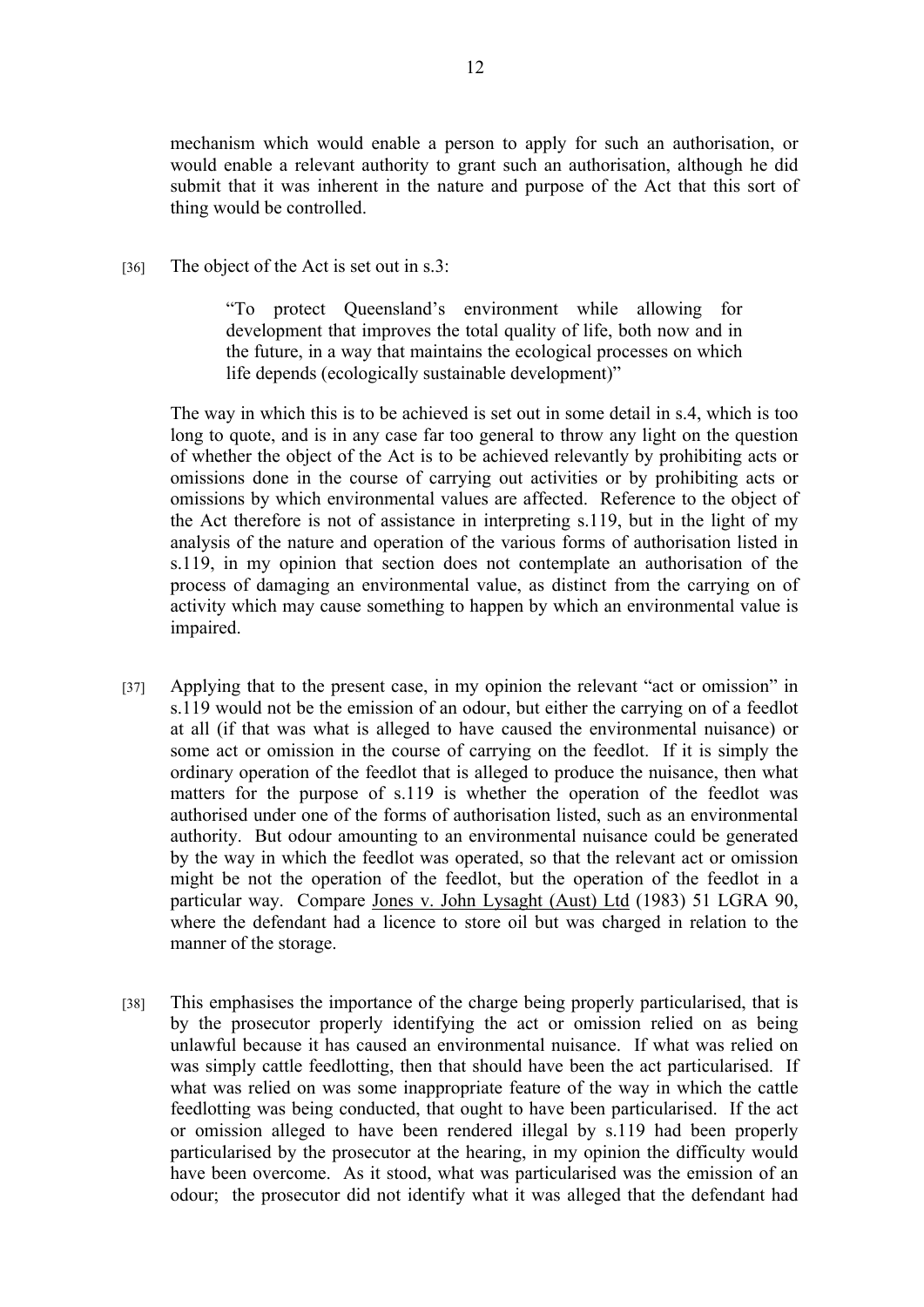done or omitted to do which caused that emission of the odour. What had been particularised was the characteristic of the environmental nuisance relied on (odour) but not the act or omission relied on as illegal, unless it can be said that the reference to the odour being omitted "from the cattle feedlot operation" meant that what was relied on as the relevant act or omission was simply operating the cattle feedlot.

- [39] If that was what was meant by the particulars, then in my opinion the decision of the Magistrate was correct. If the act or omission alleged to have been unlawful was simply operating the cattle feedlot, that was something authorised to be done under an environmental authority, for the reasons I gave when discussing the other charge. However, it would not necessarily follow that this was the only act or omission which could have been alleged. For example, the authority contains a condition limiting the number of standard cattle units accommodated in the feedlot: Condition A2. If the prosecutor were alleging, for example, that there was an environmental nuisance, in the form of an odour causing unreasonable interference with environmental values, caused by the accommodation in the feedlot of more than the maximum number of standard cattle units permitted by this condition, the authority would not be a defence to the charge because the relevant act (having more than the authorised number of standard cattle units in the feedlot) was not something authorised to be done under the authority.
- [40] To take another example, Condition F1 requires pen cleaning at intervals ordinarily not beyond 14 days. If there were a persistent omission of pen cleaning so that the amount of odour produced built up and led to unreasonable interference of environmental value, and it was alleged that the respondent had caused an environmental nuisance by omitting to clean the pens regularly, the authority would not be a defence. On the other hand, if it were alleged that the environmental nuisance was caused by omitting to clean the pens daily, the respondent could say that under the conditions in the approval he was impliedly authorised not to clean daily, so the authority would be a defence.
- [41] There is also the significance of Condition D1:

"The feedlot shall be operated so as to avoid unreasonable interference with the comfortable enjoyment of life and property off site, or with off site commercial activity."

If the relevant act was operating a feed lot in such a way as to cause unreasonable interference with the comfortable enjoyment of life and property off site, or with off site commercial activity, then the existence of the authority would not be a defence under s.119, because the effect of the imposition of this condition is that the authority does not authorise the feedlot being operated in a way which causes unreasonable interference with the comfortable enjoyment of life and property off site, or with off site commercial activity. If the intention were that this condition would prevent the feedlot from being operated in a way which would cause an environmental nuisance, it is unfortunate that the condition was not expressed in